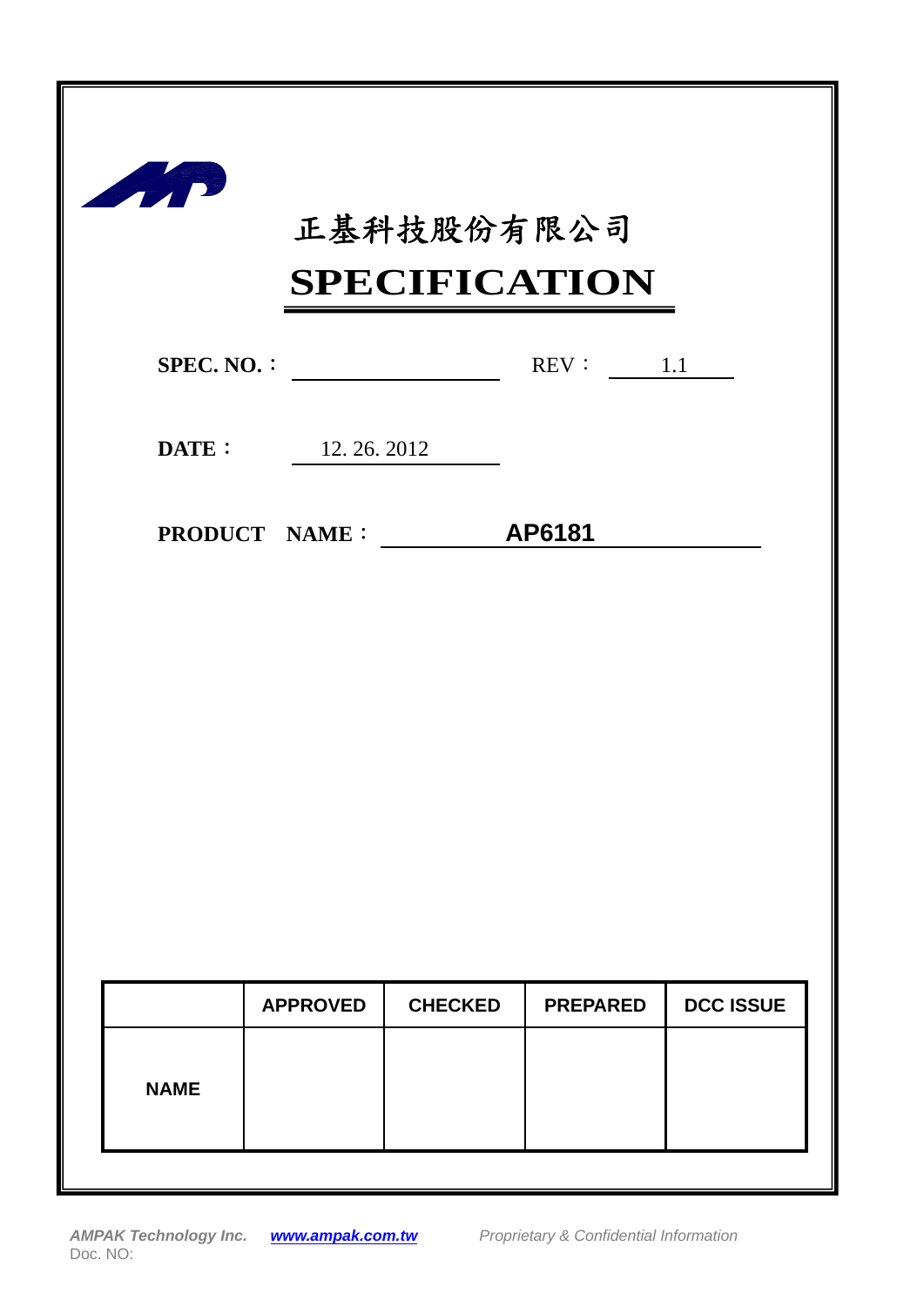



# **AP6181**

# Wi-Fi 802.11b/g/n SIP Module Spec Sheet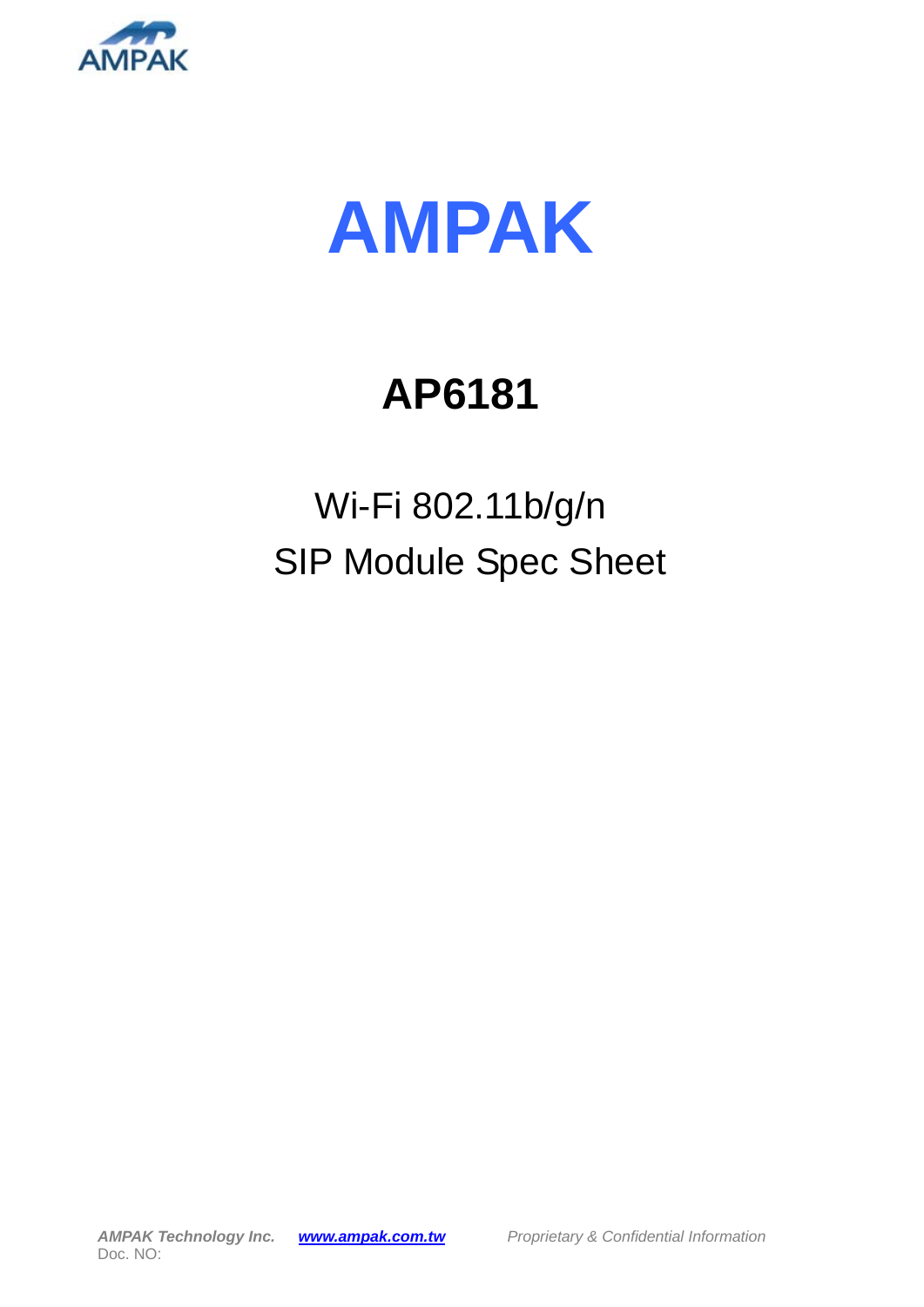

## Revision History

| Date       | <b>Revision Content</b>                 | <b>Revised By</b> | Version |
|------------|-----------------------------------------|-------------------|---------|
| 2012/10/01 | Initial released                        | Joe               | 1.0     |
| 2012/12/26 | Modify Pin name 29,30<br>$\blacksquare$ | <b>Brian</b>      | 1.1     |
|            |                                         |                   |         |
|            |                                         |                   |         |
|            |                                         |                   |         |
|            |                                         |                   |         |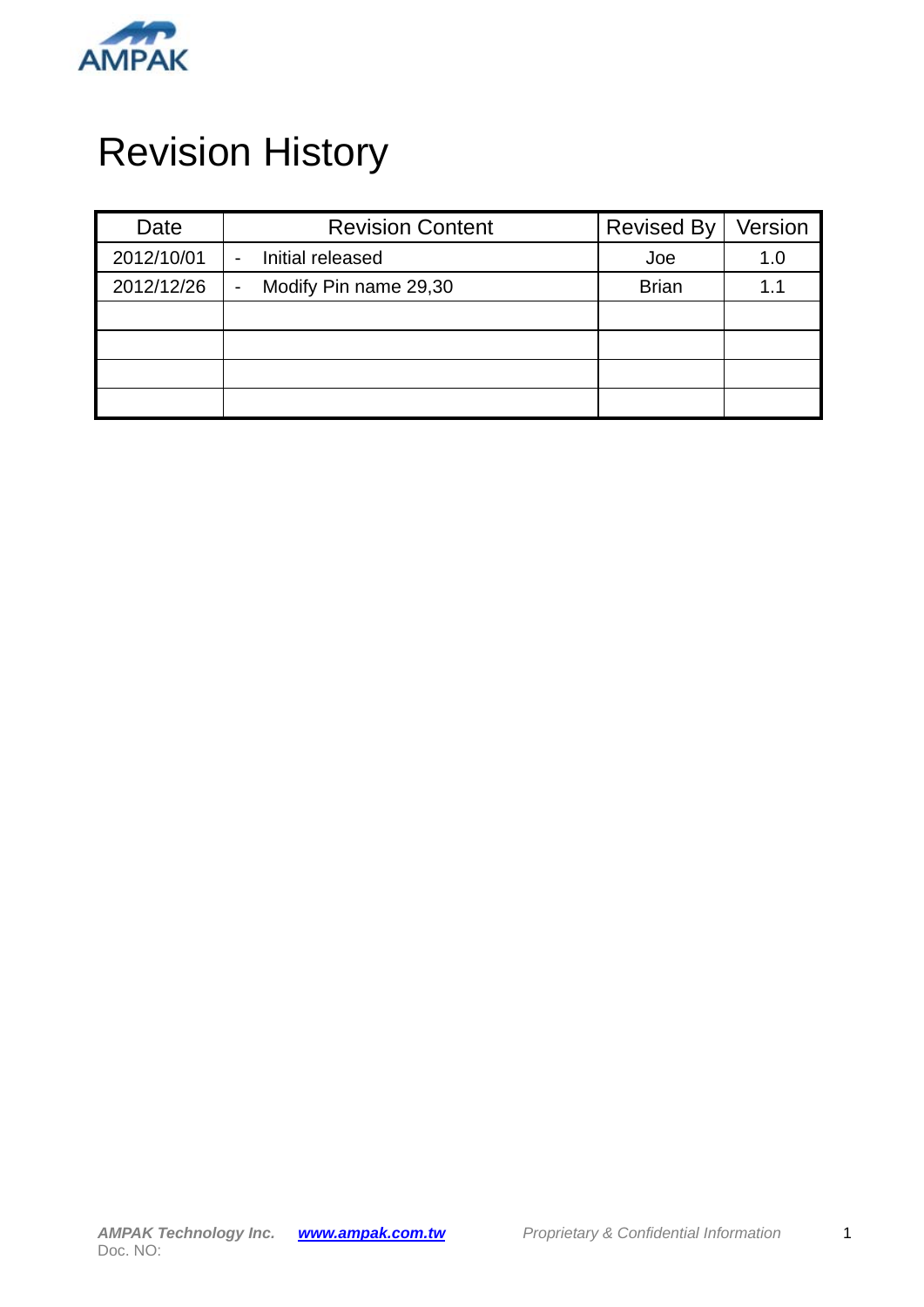

# **Contents**

| 2. |  |
|----|--|
|    |  |
|    |  |
|    |  |
|    |  |
|    |  |
|    |  |
|    |  |
|    |  |
|    |  |
|    |  |
|    |  |
|    |  |
|    |  |
|    |  |
|    |  |
|    |  |
|    |  |
|    |  |
|    |  |
|    |  |
|    |  |
|    |  |
|    |  |
|    |  |
|    |  |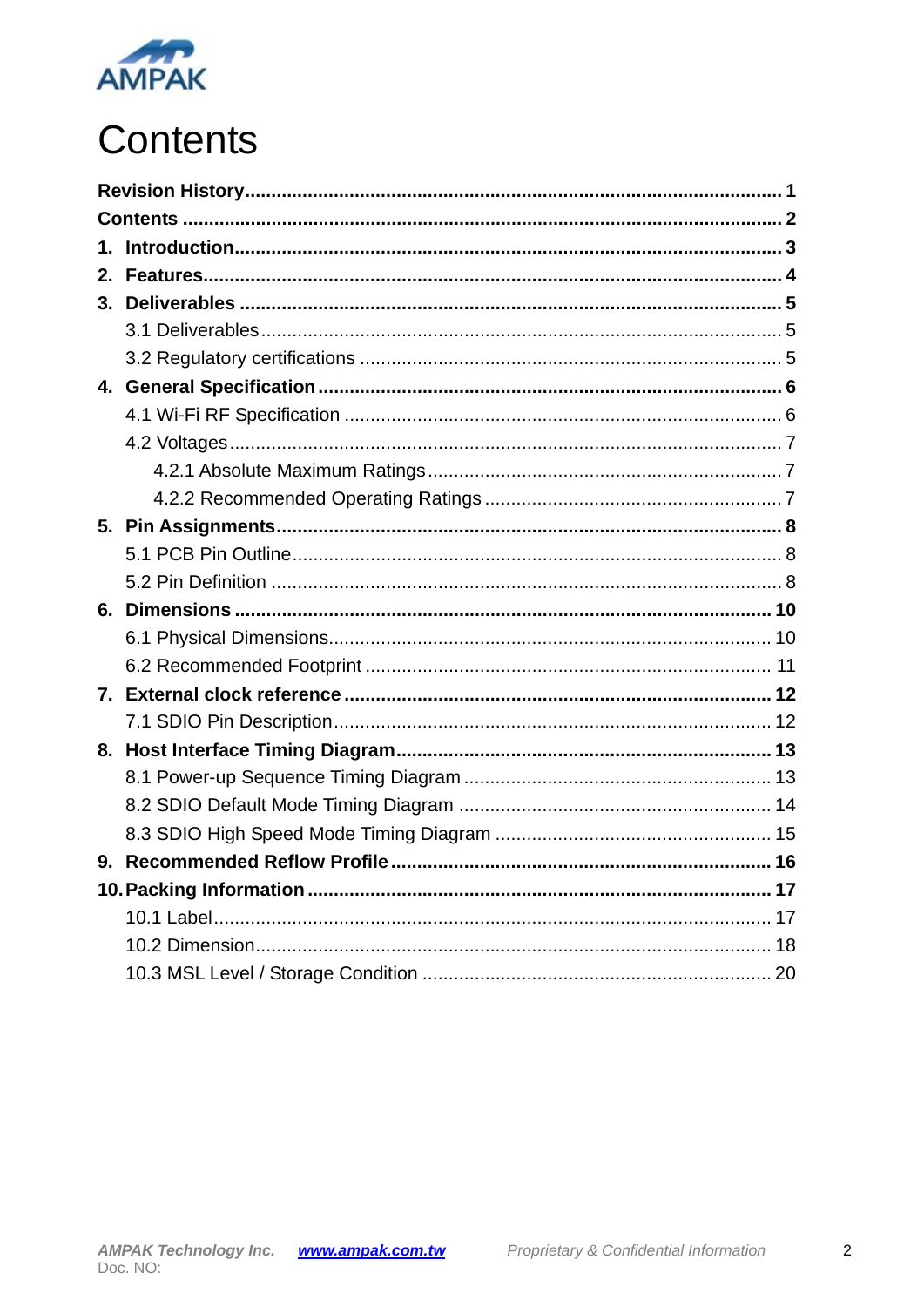

## 1. Introduction

AMPAK Technology would like to announce a low-cost and low-power consumption module which has all of the Wi-Fi functionalities. The highly integrated module makes the possibilities of web browsing, VoIP, headsets and other applications. With seamless roaming capabilities and advanced security, also could interact with different vendors' 802.11b/g/n Access Points in the wireless LAN.

This wireless module complies with IEEE 802.11 b/g/n standard and it can achieve up to a speed of 72.2Mbps with single stream in 802.11n draft, 54Mbps as specified in IEEE 802.11g, or 11Mbps for IEEE 802.11b to connect to the wireless LAN. The integrated module provides SDIO interface for Wi-Fi.

This compact module is a total solution for Wi-Fi technologies. The module is specifically developed for Tablet, Smart phones and Portable devices.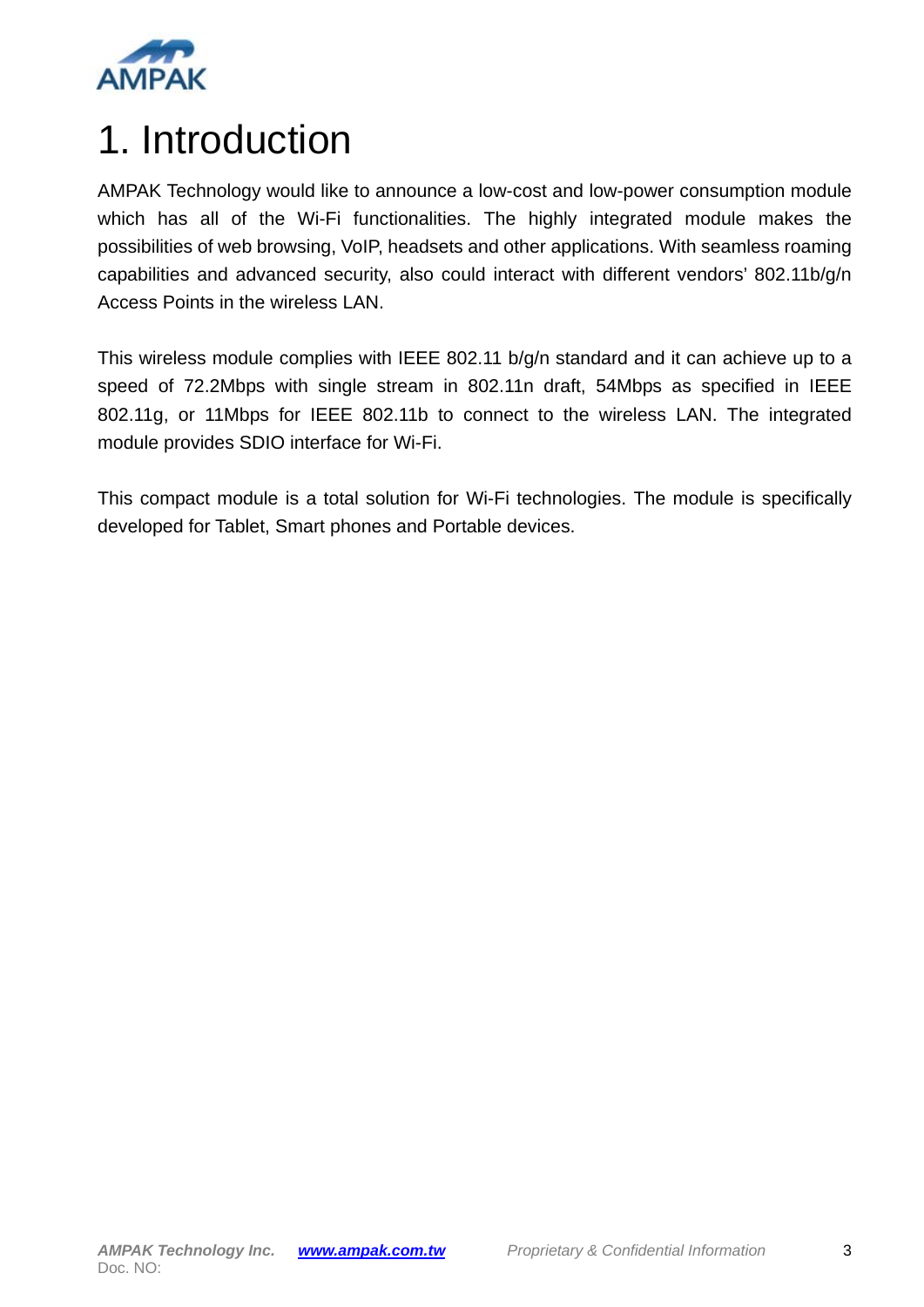

## 2. Features

- Single-band 2.4GHz IEEE 802.11b/g/n
- Supports standard interfaces SDIO v2.0(50MHz, 4-bit and 1-bit)
- $\bullet$  Integrated ARM Cortex-M3<sup>TM</sup> CPU with on-chip memory enables running IEEE802.11 firmware that can be field-upgraded with future features.
- Security:
	- i. Hardware WAPI acceleration engine
	- ii. AES and TKIP in hardware for faster data encryption and IEEE 802.11i compatibility
	- iii.  $WPA^{TM}$  and  $WPA2^{TM}$  (Personal) support for powerful encryption and authentication

A simplified block diagram of the module is depicted in the figure below.

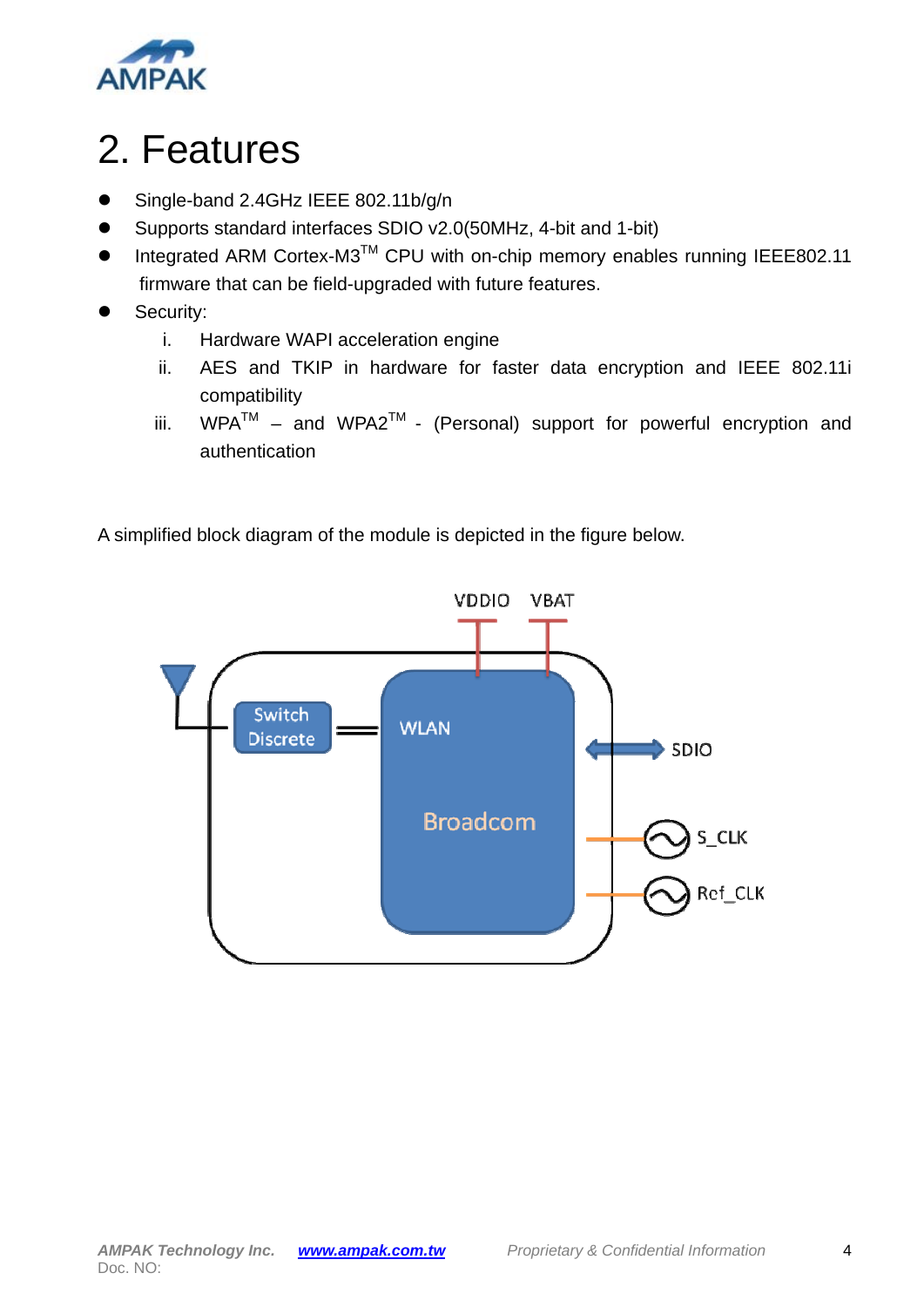

## 3. Deliverables

### 3.1 Deliverables

The following products and software will be part of the product.

- Module with packaging
- Evaluation Kits
- Software utility for integration, performance test.
- **•** Product Datasheet.
- Agency certified pre-tested report with the adapter board.

### 3.2 Regulatory certifications

The product delivery is a pre-tested module, without the module level certification. For module approval, the platform's antennas are required for the certification.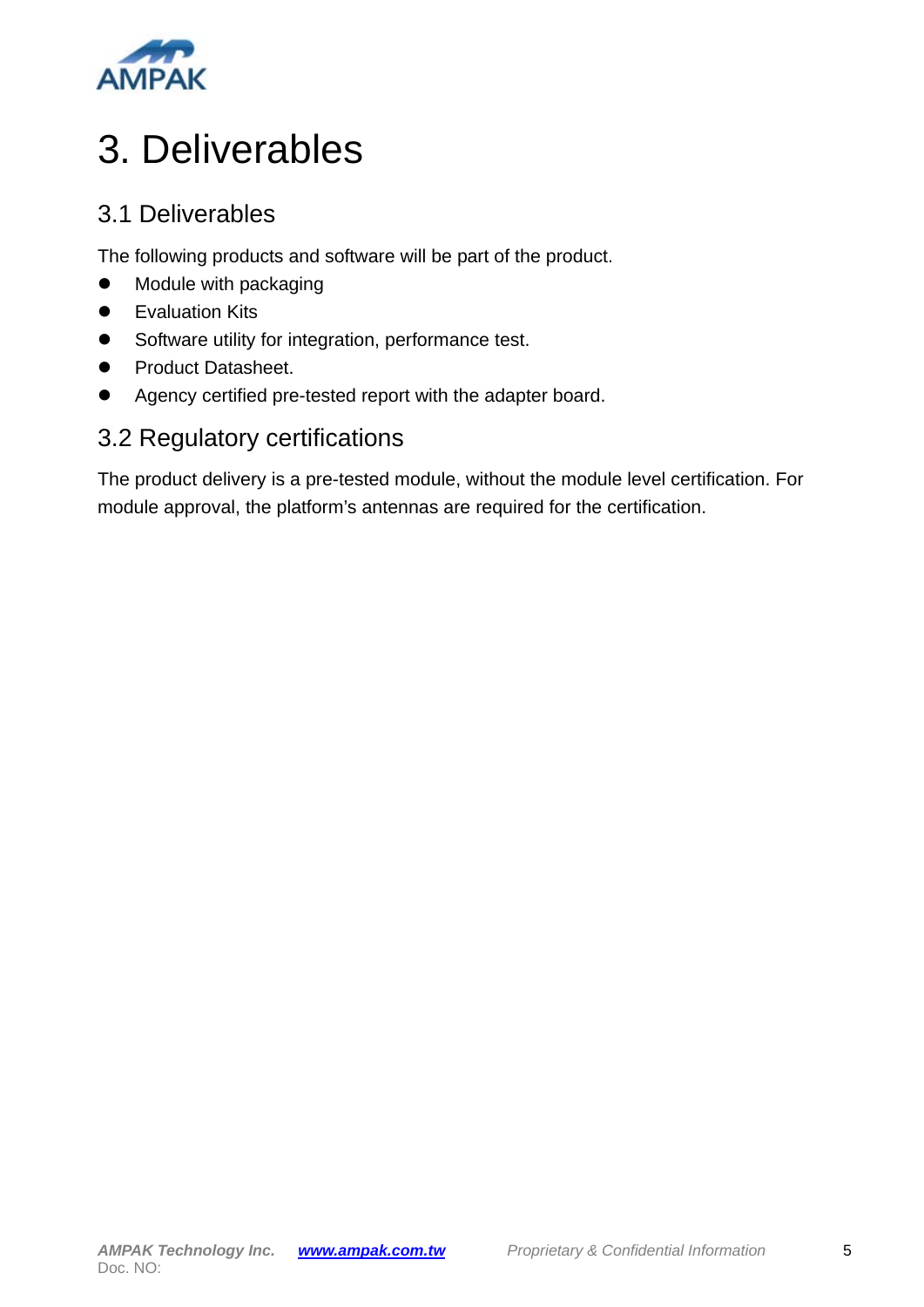

# 4. General Specification

### 4.1 Wi-Fi RF Specification

#### Conditions : VBAT=3.6V ; VDDIO=3.3V ; Temp:25°C

| <b>Feature</b>             | <b>Description</b>                                                        |  |  |  |  |
|----------------------------|---------------------------------------------------------------------------|--|--|--|--|
| <b>Model Name</b>          | AP6181                                                                    |  |  |  |  |
| <b>WLAN Standard</b>       | IEEE 802.11b/g/n, WiFi compliant                                          |  |  |  |  |
| Host Interface             | <b>SDIO</b>                                                               |  |  |  |  |
| <b>Dimension</b>           | $L \times W \times H$ : 12 x 12 x 1.5 (typical) mm                        |  |  |  |  |
| <b>Frequency Range</b>     | 2.412 GHz ~ 2.4835 GHz (2.4 GHz ISM Band)                                 |  |  |  |  |
| <b>Number of Channels</b>  | 11 for North America, 13 for Europe, and 14 for Japan                     |  |  |  |  |
| Modulation                 | 802.11b: DQPSK, DBPSK, CCK                                                |  |  |  |  |
|                            | 802.11g/n: OFDM /64-QAM, 16-QAM, QPSK, BPSK                               |  |  |  |  |
|                            | 802.11b /11Mbps : 16 dBm ± 1.5 dB @ EVM ≤ -9dB                            |  |  |  |  |
| <b>Output Power</b>        | 802.11g /54Mbps : 15 dBm ± 1.5 dB @ EVM ≤ -25dB                           |  |  |  |  |
|                            | 802.11n /65Mbps : 14 dBm ± 1.5 dB @ EVM ≤ -28dB                           |  |  |  |  |
|                            | $MCS=0$<br>PER $@ -85 \pm 1dBr$ , typical                                 |  |  |  |  |
|                            | $MCS=1$<br>PER $@ - 84 \pm 1$ dBm, typical                                |  |  |  |  |
|                            | $MCS=2$<br>PER $@ -82 \pm 1dBr$ , typical<br>$\qquad \qquad \blacksquare$ |  |  |  |  |
| <b>Receive Sensitivity</b> | $MCS=3$<br>PER $@ -80 \pm 1$ dBm, typical<br>$\qquad \qquad \blacksquare$ |  |  |  |  |
| (11n, 20MHz)<br>@10% PER   | $MCS=4$<br>PER $@ -77 \pm 1$ dBm, typical<br>$\overline{\phantom{0}}$     |  |  |  |  |
|                            | $MCS=5$<br>PER $@ - 73 \pm 1$ dBm, typical<br>$\overline{\phantom{0}}$    |  |  |  |  |
|                            | $MCS=6$<br>PER $@ -71 \pm 1dBr$ , typical                                 |  |  |  |  |
|                            | $MCS=7$<br>PER @ -69 ± 1dBm, typical                                      |  |  |  |  |
|                            | 6Mbps<br>PER $@ -87 \pm 1dBr$ , typical<br>-                              |  |  |  |  |
|                            | 9Mbps<br>PER $@ -86 \pm 1d$ Bm, typical<br>-                              |  |  |  |  |
|                            | 12Mbps<br>PER $@ -85 \pm 1d$ Bm, typical                                  |  |  |  |  |
| Receive Sensitivity (11g)  | 18Mbps<br>PER @ -83 ± 1dBm, typical                                       |  |  |  |  |
| @10% PER                   | 24Mbps<br>PER @ -81 ± 1dBm, typical<br>-                                  |  |  |  |  |
|                            | 36Mbps<br>PER $@ -78 \pm 1$ dBm, typical<br>-                             |  |  |  |  |
|                            | 48Mbps<br>PER $@ -74 \pm 1$ dBm, typical<br>-                             |  |  |  |  |
|                            | 54Mbps<br>PER $@ -72 \pm 1dBr$ , typical<br>$\overline{\phantom{0}}$      |  |  |  |  |
|                            | 1Mbps<br>PER $@.90 \pm 1$ dBm, typical<br>$\overline{\phantom{0}}$        |  |  |  |  |
| Receive Sensitivity (11b)  | PER $@ -89 \pm 1dBr$ , typical<br>2Mbps<br>$\overline{\phantom{0}}$       |  |  |  |  |
| @8% PER                    | 5.5Mbps<br>PER $@ -87 \pm 1dBr$ , typical<br>-                            |  |  |  |  |
|                            | 11Mbps<br>PER $@ - 84 \pm 1$ dBm, typical                                 |  |  |  |  |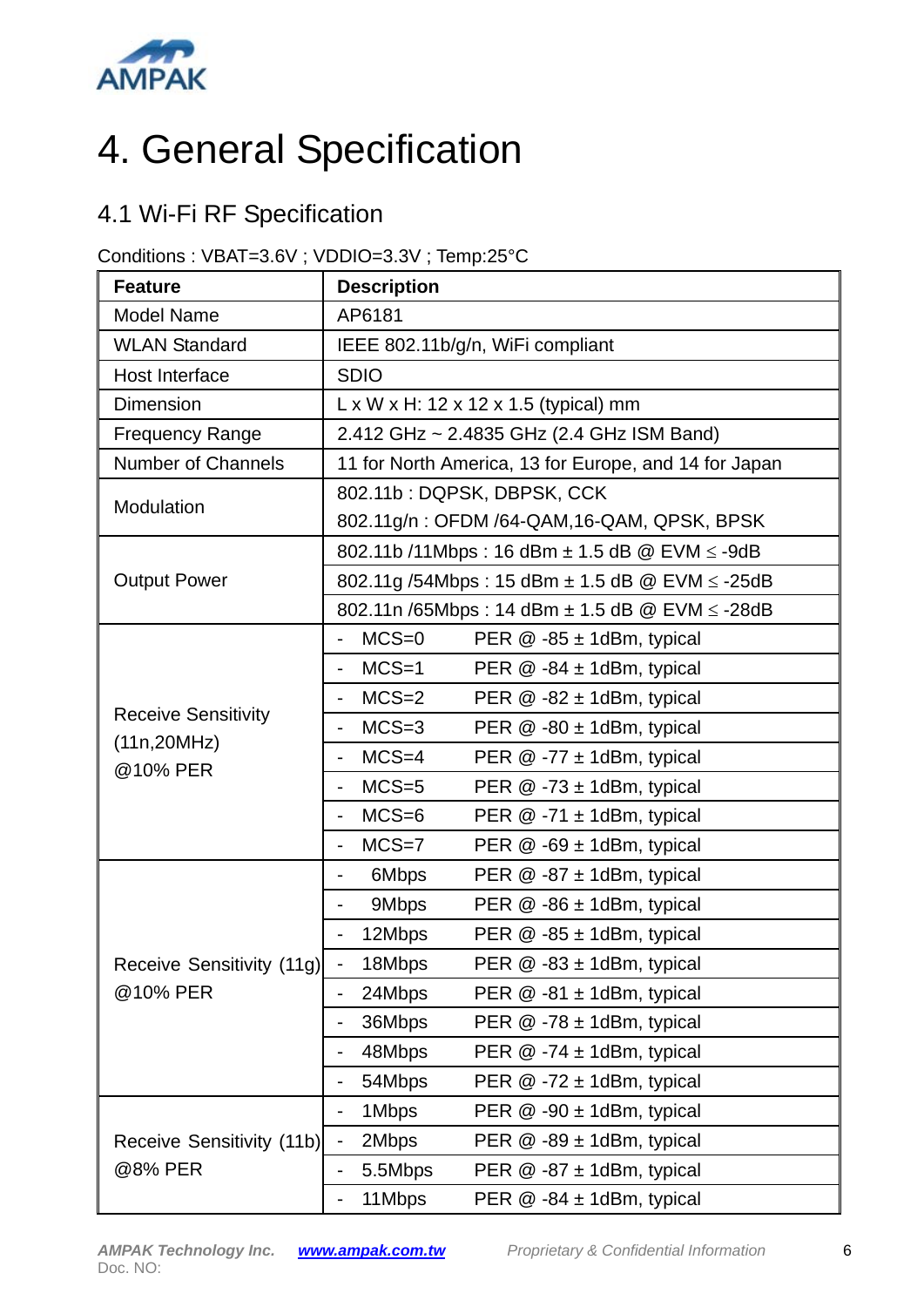

| Data Rate                | 802.11b: 1, 2, 5.5, 11Mbps                               |  |  |  |  |
|--------------------------|----------------------------------------------------------|--|--|--|--|
|                          | 802.11g: 6, 9, 12, 18, 24, 36, 48, 54Mbps                |  |  |  |  |
| Data Rate                | 802.11n: 6.5, 13, 19.5, 26, 39, 52, 58.5, 65Mbps         |  |  |  |  |
| (20MHz, Long GI,800ns)   |                                                          |  |  |  |  |
| Data Rate                | 802.11n: 7.2, 14.4, 21.7, 28.9, 43.3, 57.8, 65, 72.2Mbps |  |  |  |  |
| (20MHz, short GI, 400ns) |                                                          |  |  |  |  |
| Maximum Input Level      | 802.11b: -10 dBm                                         |  |  |  |  |
|                          | 802.11g/n: -20 dBm                                       |  |  |  |  |
| Operating temperature    | $-30^{\circ}$ C to 85 $^{\circ}$ C                       |  |  |  |  |
| Storage temperature      | $-40^{\circ}$ C to 85 $^{\circ}$ C                       |  |  |  |  |
|                          | Operating Humidity 10% to 95% Non-Condensing             |  |  |  |  |
| Humidity                 | Storage Humidity 5% to 95% Non-Condensing                |  |  |  |  |

### 4.2 Voltages

#### 4.2.1 Absolute Maximum Ratings

| Symbol | <b>Description</b>             |        | Min.   Max.   Unit $\parallel$ |  |
|--------|--------------------------------|--------|--------------------------------|--|
| VBAT   | Input supply Voltage           | $-0.5$ | 6.5                            |  |
| VDDIO  | Digital/Bluetooth/SDIO Voltage | $-0.5$ | 4.1                            |  |

#### 4.2.2 Recommended Operating Ratings

| Test conditions: At room temperature 25°C |                              |     |     |  |  |  |  |  |
|-------------------------------------------|------------------------------|-----|-----|--|--|--|--|--|
| <b>Symbol</b>                             | Min.<br>Unit<br>Max.<br>Typ. |     |     |  |  |  |  |  |
| VBAT                                      | 3.0                          | 3.6 | 4.8 |  |  |  |  |  |
| VDDIO                                     | 1.71                         |     | 3.6 |  |  |  |  |  |

Note: The voltage of VDDIO is depended on system I/O voltage.

| Test conditions: At operating temperature -10 $\degree$ C ~65 $\degree$ C |      |     |     |  |  |  |  |
|---------------------------------------------------------------------------|------|-----|-----|--|--|--|--|
| <b>Symbol</b><br>Min.<br>Unit<br>Max.<br>Typ.                             |      |     |     |  |  |  |  |
| VBAT                                                                      | 3.0  | 3.6 | 4.8 |  |  |  |  |
| VDDIO                                                                     | 1.71 |     | 3.6 |  |  |  |  |

Note: VDDIO operating voltage range from 1.71V to 3.63V at operating temperature is guaranteed.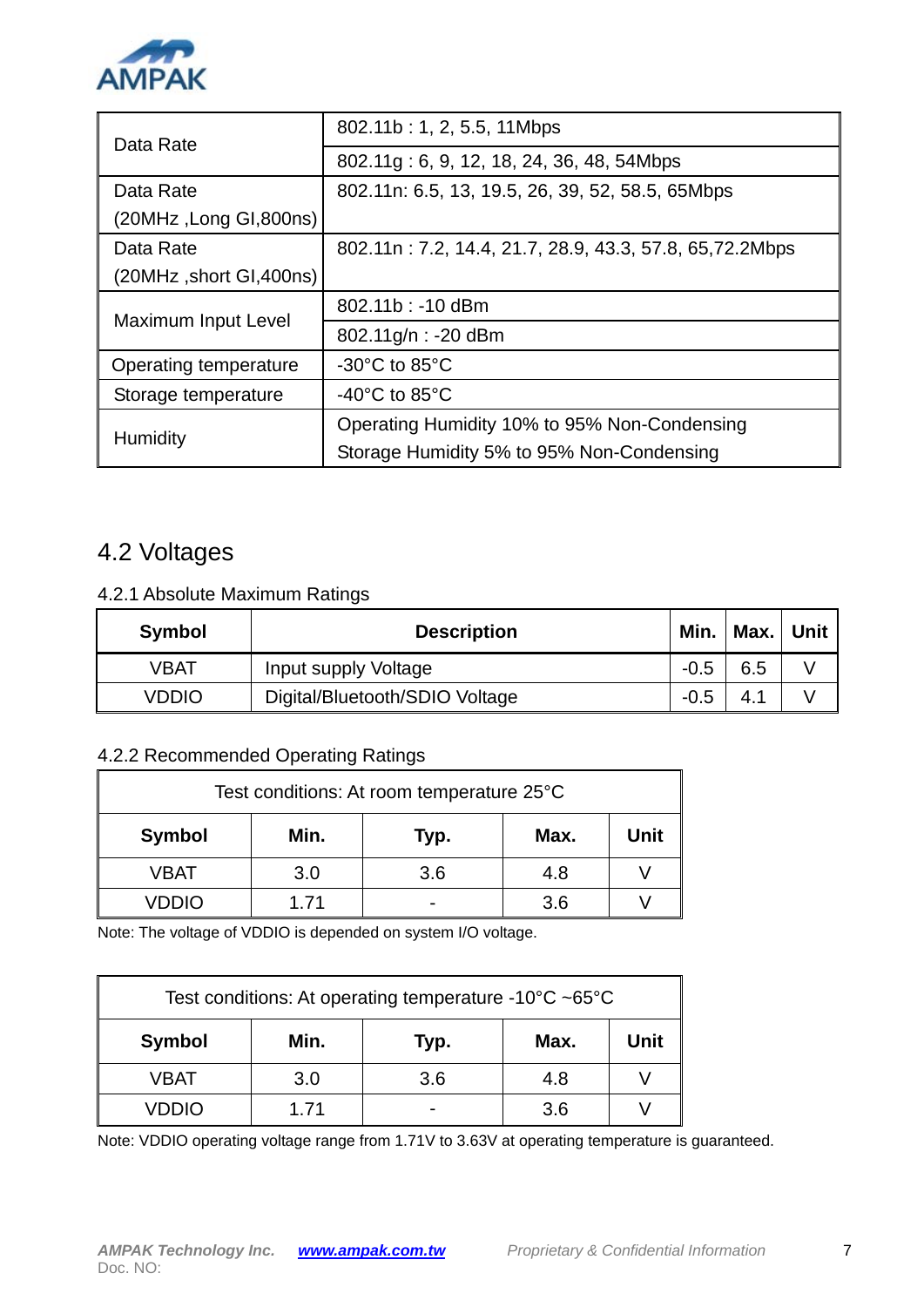

# 5. Pin Assignments

### 5.1 PCB Pin Outline



< TOP VIEW >

### 5.2 Pin Definition

| <b>NO</b>      | <b>Name</b>  | <b>Type</b> | <b>Description</b>                       |  |
|----------------|--------------|-------------|------------------------------------------|--|
| 1              | <b>GND</b>   |             | <b>Ground connections</b>                |  |
| $\overline{2}$ | WL_BT_ANT    | 1/O         | RF I/O port                              |  |
| 3              | <b>GND</b>   |             | Ground connections                       |  |
| 4              | <b>NC</b>    |             | Floating (Don't connected to ground)     |  |
| 5              | <b>NC</b>    |             | Floating (Don't connected to ground)     |  |
| 6              | <b>NC</b>    |             | Floating (Don't connected to ground)     |  |
| 7              | <b>NC</b>    |             | Floating (Don't connected to ground)     |  |
| 8              | <b>NC</b>    |             | Floating (Don't connected to ground)     |  |
| 9              | <b>VBAT</b>  | P           | Main power voltage source input          |  |
| 10             | XTAL IN      |             | <b>XTAL oscillator input</b>             |  |
| 11             | XTAL_OUT     | O           | <b>XTAL oscillator output</b>            |  |
| 12             | WL REG ON    |             | Internal regulators power enable/disable |  |
| 13             | WL_HOST_WAKE | O           | <b>WLAN wake-up HOST</b>                 |  |
| 14             | SDIO_DATA_2  | 1/O         | SDIO data line 2                         |  |
| 15             | SDIO DATA 3  | 1/O         | SDIO data line3                          |  |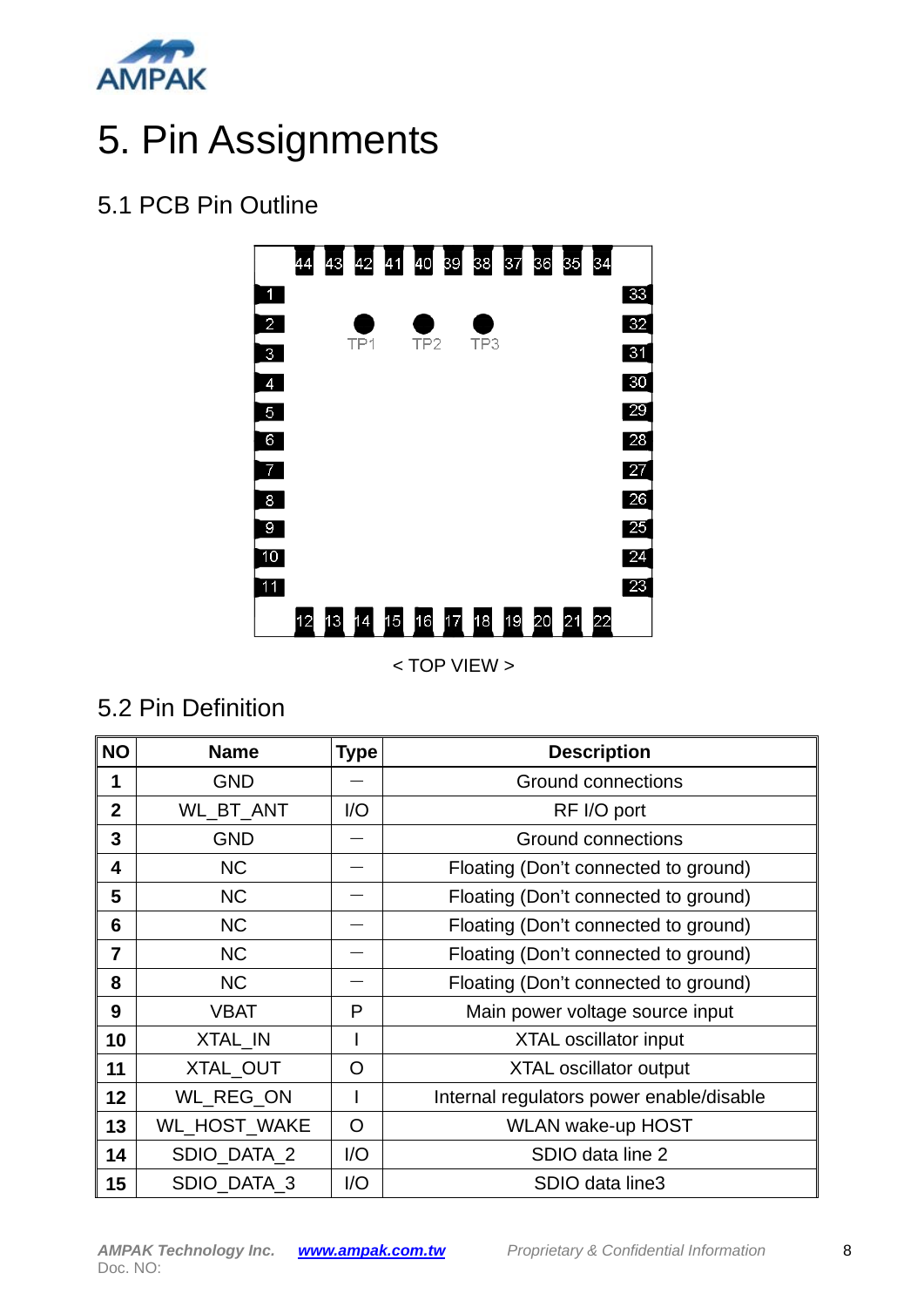

| 16 | SDIO_DATA_CMD   | I/O          | SDIO command line                          |  |  |
|----|-----------------|--------------|--------------------------------------------|--|--|
| 17 | SDIO_DATA_CLK   | I/O          | <b>SDIO CLK line</b>                       |  |  |
| 18 | SDIO_DATA_0     | I/O          | SDIO data line 0                           |  |  |
| 19 | SDIO_DATA_1     | I/O          | SDIO data line 1                           |  |  |
| 20 | <b>GND</b>      |              | <b>Ground connections</b>                  |  |  |
| 21 | VIN_LDO_OUT     | P            | Internal Buck voltage generation pin       |  |  |
| 22 | <b>VDDIO</b>    | P            | I/O Voltage supply input                   |  |  |
| 23 | VIN_LDO         | P            | Internal Buck voltage generation pin       |  |  |
| 24 | <b>LPO</b>      | $\mathsf{I}$ | External Low Power Clock input (32.768KHz) |  |  |
| 25 | <b>NC</b>       |              | Floating (Don't connected to ground)       |  |  |
| 26 | <b>NC</b>       |              | Floating (Don't connected to ground)       |  |  |
| 27 | <b>NC</b>       |              | Floating (Don't connected to ground)       |  |  |
| 28 | <b>NC</b>       |              | Floating (Don't connected to ground)       |  |  |
| 29 | <b>NC</b>       |              | Floating (Don't connected to ground)       |  |  |
| 30 | <b>NC</b>       |              | Floating (Don't connected to ground)       |  |  |
| 31 | <b>GND</b>      |              | <b>Ground connections</b>                  |  |  |
| 32 | <b>NC</b>       |              | Floating (Don't connected to ground)       |  |  |
| 33 | <b>GND</b>      |              | <b>Ground connections</b>                  |  |  |
| 34 | <b>NC</b>       |              | Floating (Don't connected to ground)       |  |  |
| 35 | <b>NC</b>       |              | Floating (Don't connected to ground)       |  |  |
| 36 | <b>GND</b>      |              | Ground connections                         |  |  |
| 37 | <b>NC</b>       |              | Floating (Don't connected to ground)       |  |  |
| 38 | <b>NC</b>       |              | Floating (Don't connected to ground)       |  |  |
| 39 | <b>NC</b>       |              | Floating (Don't connected to ground)       |  |  |
| 40 | <b>NC</b>       |              | Floating (Don't connected to ground)       |  |  |
| 41 | <b>NC</b>       |              | Floating (Don't connected to ground)       |  |  |
| 42 | <b>NC</b>       |              | Floating (Don't connected to ground)       |  |  |
| 43 | <b>NC</b>       |              | Floating (Don't connected to ground)       |  |  |
| 44 | <b>NC</b>       |              | Floating (Don't connected to ground)       |  |  |
| 45 | <b>TP1 (NC)</b> |              | Floating (Don't connected to ground)       |  |  |
| 46 | <b>TP2 (NC)</b> |              | Floating (Don't connected to ground)       |  |  |
| 47 | <b>TP3 (NC)</b> |              | Floating (Don't connected to ground)       |  |  |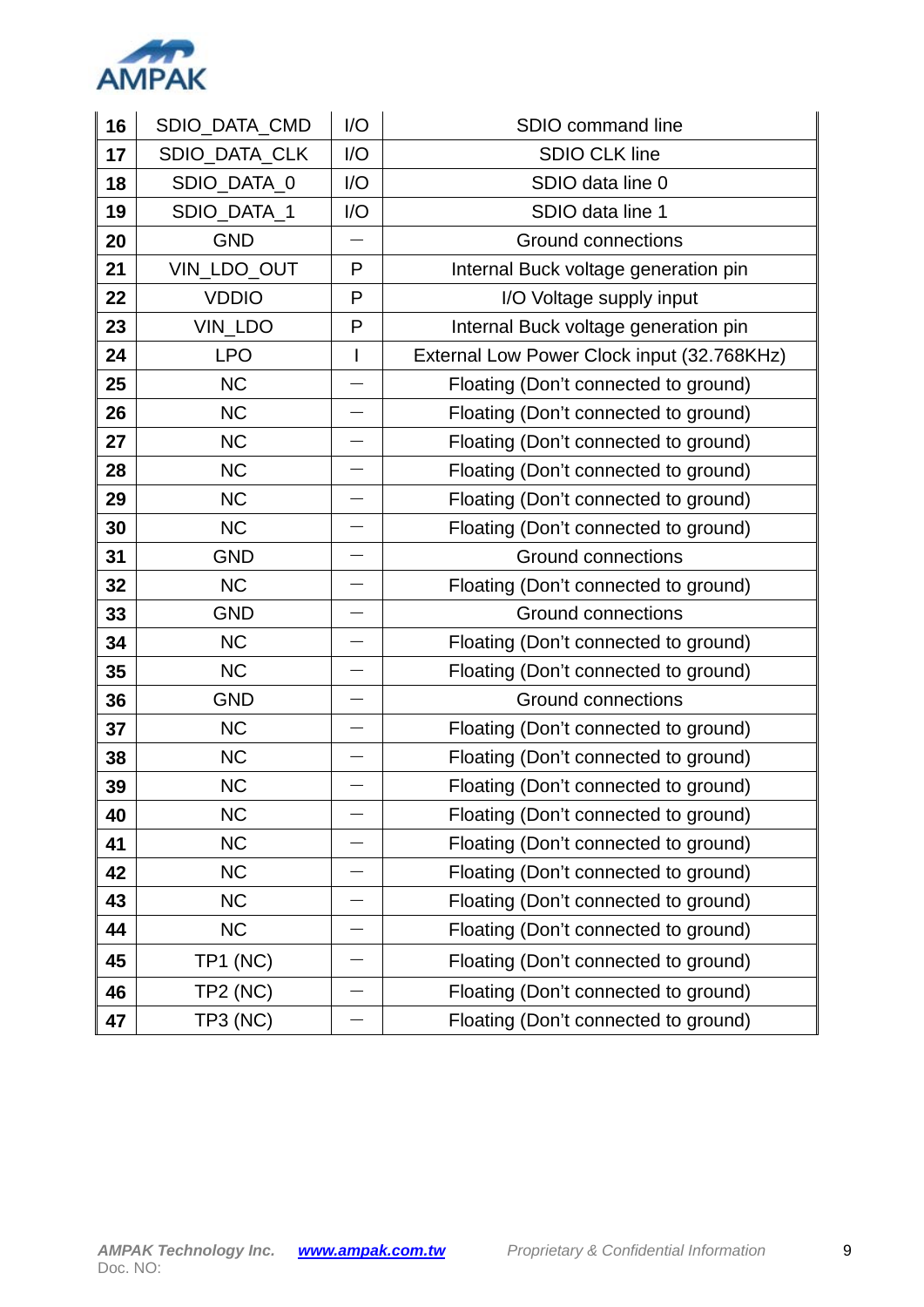

# 6. Dimensions

### 6.1 Physical Dimensions

(Unit: mm)

< TOP VIEW > < Side View >



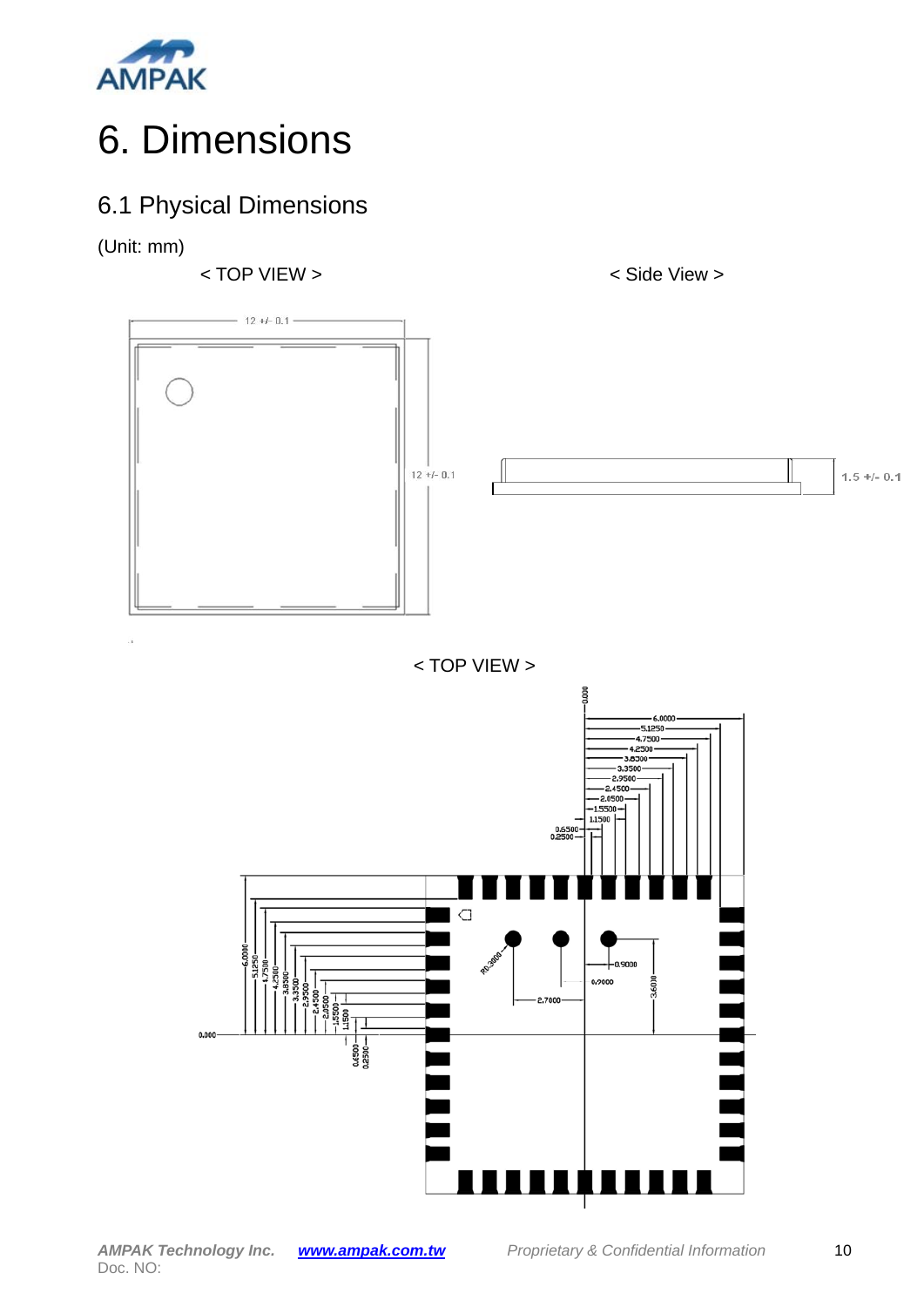

### 6.2 Recommended Footprint

(Unit: mm)



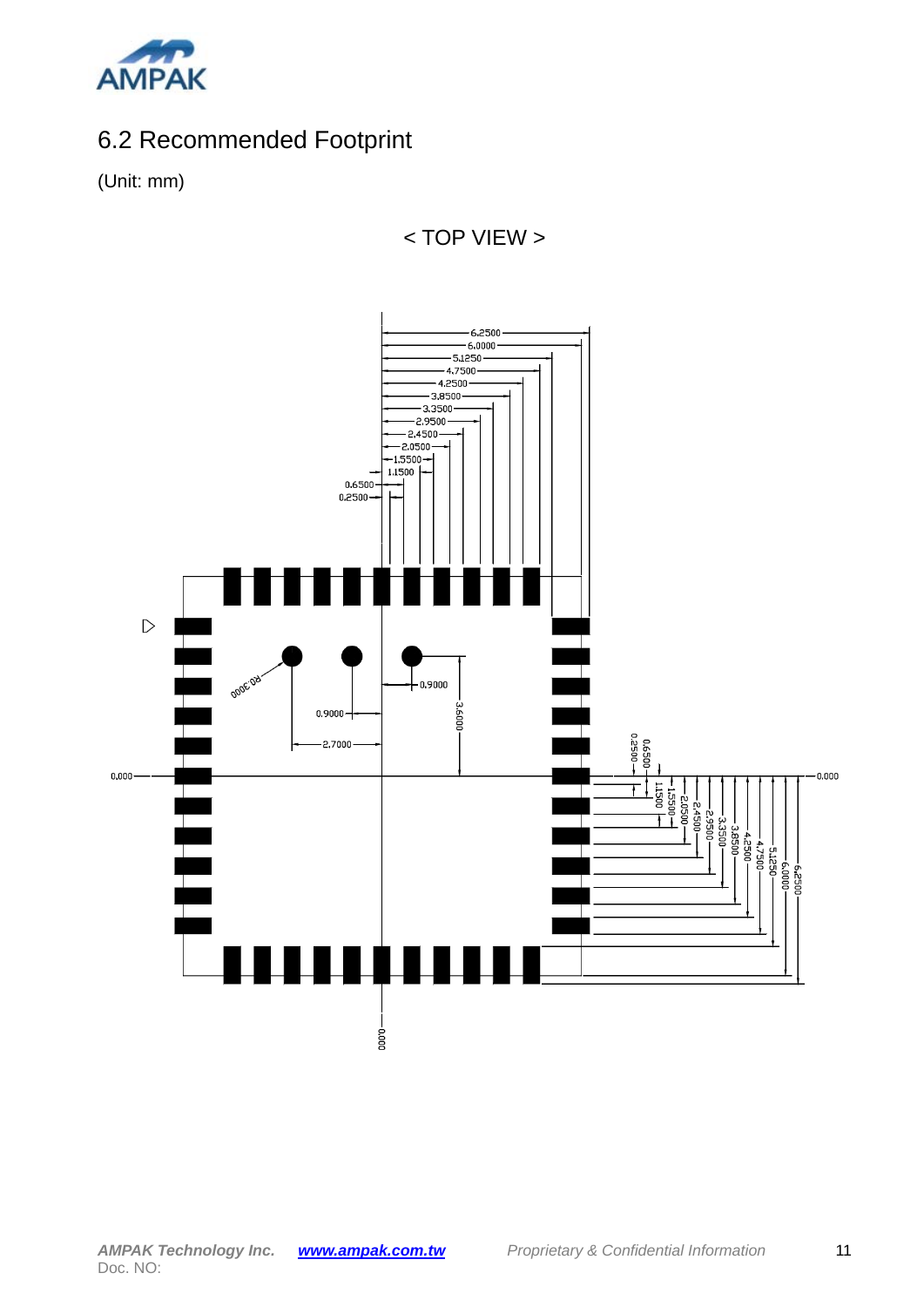

# 7. External clock reference

External LPO signal characteristics

| <b>Parameter</b>                             | <b>LPO Clock</b>         | <b>Units</b> |
|----------------------------------------------|--------------------------|--------------|
| Nominal input frequency                      | 32.768                   | kHz          |
| Frequency accuracy                           | $\pm 30$                 | ppm          |
| Duty cycle                                   | $30 - 70$                | %            |
| Input signal amplitude                       | 1600 to 3300             | $mV$ , p-p   |
| Signal type                                  | Square-wave or sine-wave |              |
|                                              | >100k                    | Ω            |
| Input impedance                              | $5$                      | рF           |
| Clock jitter (integrated over 300Hz - 15KHz) | ا>                       | Hz           |

#### External Ref\_CLK signal characteristics

| No.            | Item                                | Symb.                     | <b>Electrical Specification</b> |             |             |       | Remark                              |
|----------------|-------------------------------------|---------------------------|---------------------------------|-------------|-------------|-------|-------------------------------------|
|                |                                     |                           | Min.                            | <b>Type</b> | Max.        | Units |                                     |
| 1              | Nominal Frequency                   | F <sub>0</sub>            |                                 | 26,00000    |             | MHz   |                                     |
| $\overline{2}$ | Mode of Vibration                   |                           |                                 |             | Fundamental |       |                                     |
| 3              | <b>Frequency Tolerance</b>          | ∆F/F0                     | $-10$                           |             | 10          | ppm   | at $25^{\circ}$ C $\pm 3^{\circ}$ C |
| 4              | <b>Operating Temperature Range</b>  | Topr                      | $-30$                           |             | 85          | °C    |                                     |
| 5              | <b>Frequency Stability</b>          | ТC                        | -10                             |             | 10          | ppm   |                                     |
| 6              | Storage Temperature                 | $\mathsf{T}_{\text{STG}}$ | -55                             |             | 125         | °C    |                                     |
| $\overline{7}$ | Load capacitance                    | CL                        | $\overline{\phantom{a}}$        | 16          |             | рF    |                                     |
| 8              | <b>Equivalent Series Resistance</b> | ESR                       |                                 | -           | 50          | Ω     |                                     |
| 9              | Drive Level                         | DL                        |                                 | 100         | 200         | μW    |                                     |
| 10             | <b>Insulation Resistance</b>        | IR                        | 500                             | ۰           | ٠           | MΩ    | At $100V_{DC}$                      |
| 11             | <b>Shunt Capacitance</b>            | C0                        | ٠                               | -           | 3           | pF    |                                     |
| 12             | Aging Per Year                      | Fa                        | $-2$                            | ۰           | 2           | ppm   | <b>First Year</b>                   |

### 7.1 SDIO Pin Description

The module supports SDIO version 2.0 for 4-bit modes It has the ability to stop the SDIO clock and map the interrupt signal into a GPIO pin. This 'out-of-band' interrupt signal notifies the host when the WLAN device wants to turn on the SDIO interface. The ability to force the control of the gated clocks from within the WLAN chip is also provided.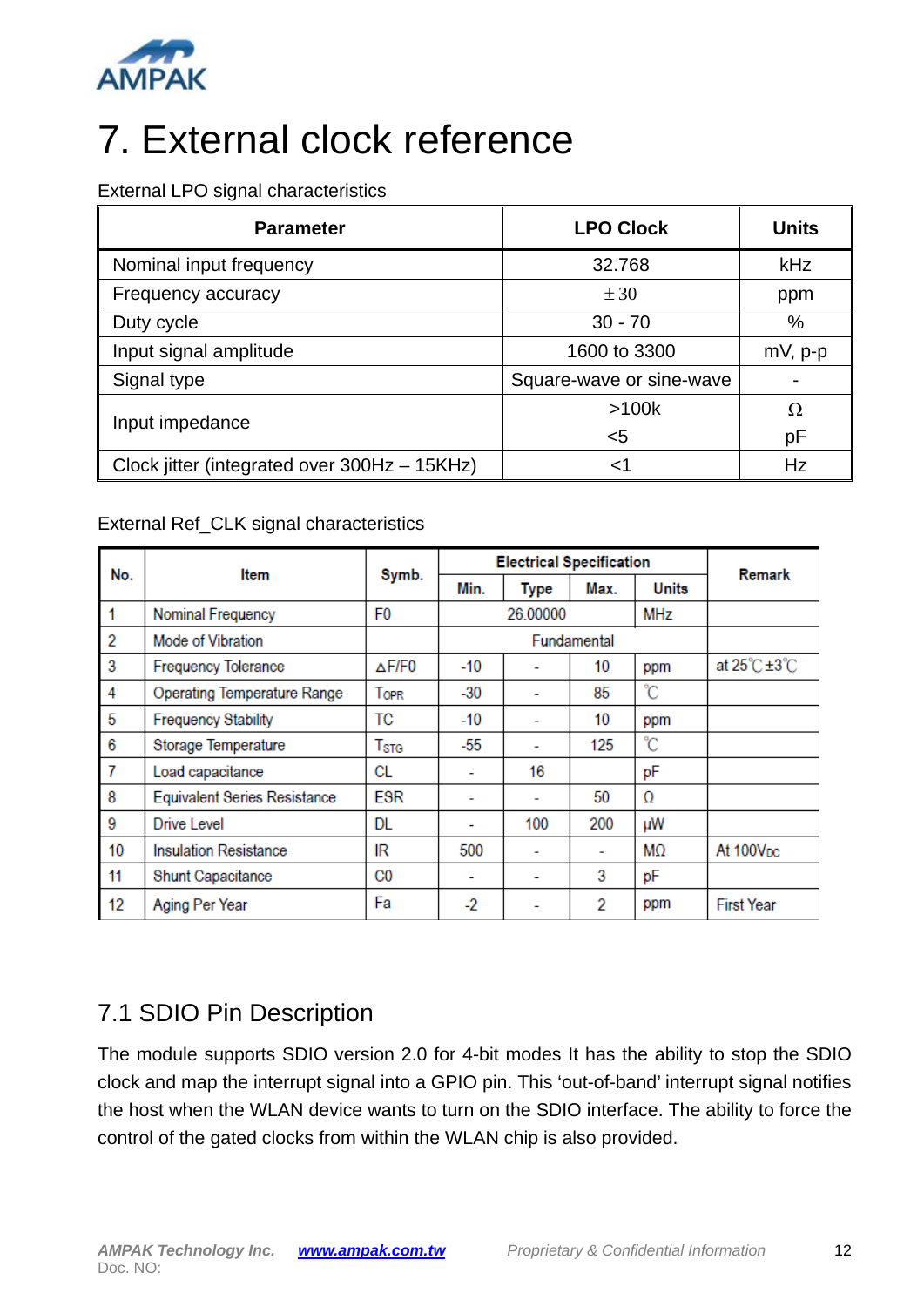

- $\div$  Function 0 Standard SDIO function (Max BlockSize / ByteCount = 32B)
- \* Function 1 Backplane Function to access the internal System On Chip (SOC) address space (Max BlockSize / ByteCount = 64B)
- Function 2 WLAN Function for efficient WLAN packet transfer through DMA (Max BlockSize/ByteCount=512B)

SDIO Pin Description

| <b>SD 4-Bit Mode</b> |                          |  |
|----------------------|--------------------------|--|
| DATA0                | Data Line 0              |  |
| DATA1                | Data Line 1 or Interrupt |  |
| DATA <sub>2</sub>    | Data Line 2 or Read Wait |  |
| DATA3                | Data Line 3              |  |
| <b>CLK</b>           | <b>Clock</b>             |  |
| CMD                  | <b>Command Line</b>      |  |

# 8. Host Interface Timing Diagram

### 8.1 Power-up Sequence Timing Diagram



※ WL\_REG\_ON: Internal regulators power enable/disable. This pin must be driven high or low (not left floating).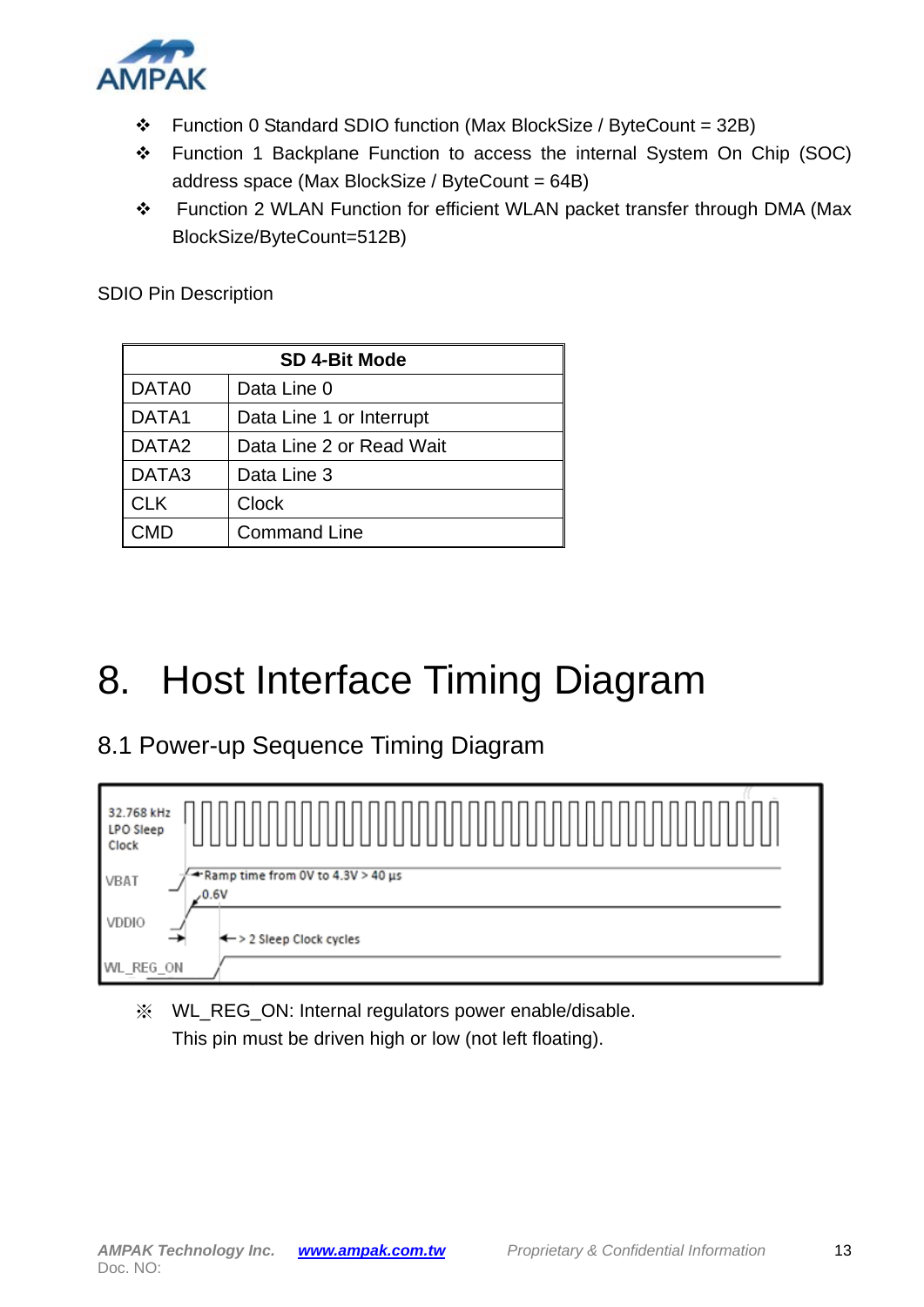

### 8.2 SDIO Default Mode Timing Diagram



| <b>Parameter</b>                                                         | Symbol | <b>Minimum</b> | <b>Typical</b>           | <b>Maximum</b>           | <b>Unit</b> |
|--------------------------------------------------------------------------|--------|----------------|--------------------------|--------------------------|-------------|
| SDIO CLK (All values are refferred to minimum VIH and maximum VIL $^b$ ) |        |                |                          |                          |             |
| Frequency-Data Transfer mode                                             | fPP    | 0              |                          | 25                       | MHz         |
| Frequency-Identification mode                                            | fOD    | 0              |                          | 400                      | kHz         |
| Clock low time                                                           | tWL    | 10             |                          |                          | ns          |
| Clock high time                                                          | tWH    | 10             |                          | -                        | ns          |
| Clock rise time                                                          | tTLH   | ۰              |                          | 10                       | ns          |
| Clock low time                                                           | tTHL   | ۰              | $\blacksquare$           | 10                       | ns          |
| Inputs: CMD, DAT (referenced to CLK)                                     |        |                |                          |                          |             |
| Input setup time                                                         | tISU   | 5              | $\overline{\phantom{a}}$ | $\overline{\phantom{a}}$ | ns          |
| Input hold time                                                          | tlH    | 5              | ٠                        | $\overline{\phantom{a}}$ | ns          |
| <b>Outputs: CMD, DAT (referenced to CLK)</b>                             |        |                |                          |                          |             |
| Output delay time - Data Transfer mode                                   | tODLY  | N              |                          | 14                       | ns          |
| Output delay time - Identification mode                                  | tODLY  | 0              |                          | 50                       | ns          |

a. Timing is based on CL ≤ 40pF load on CMD and Data.

b.  $min(Vih) = 0.7 \times VDDIO$  and  $max(Vil) = 0.2 \times VDDIO$ .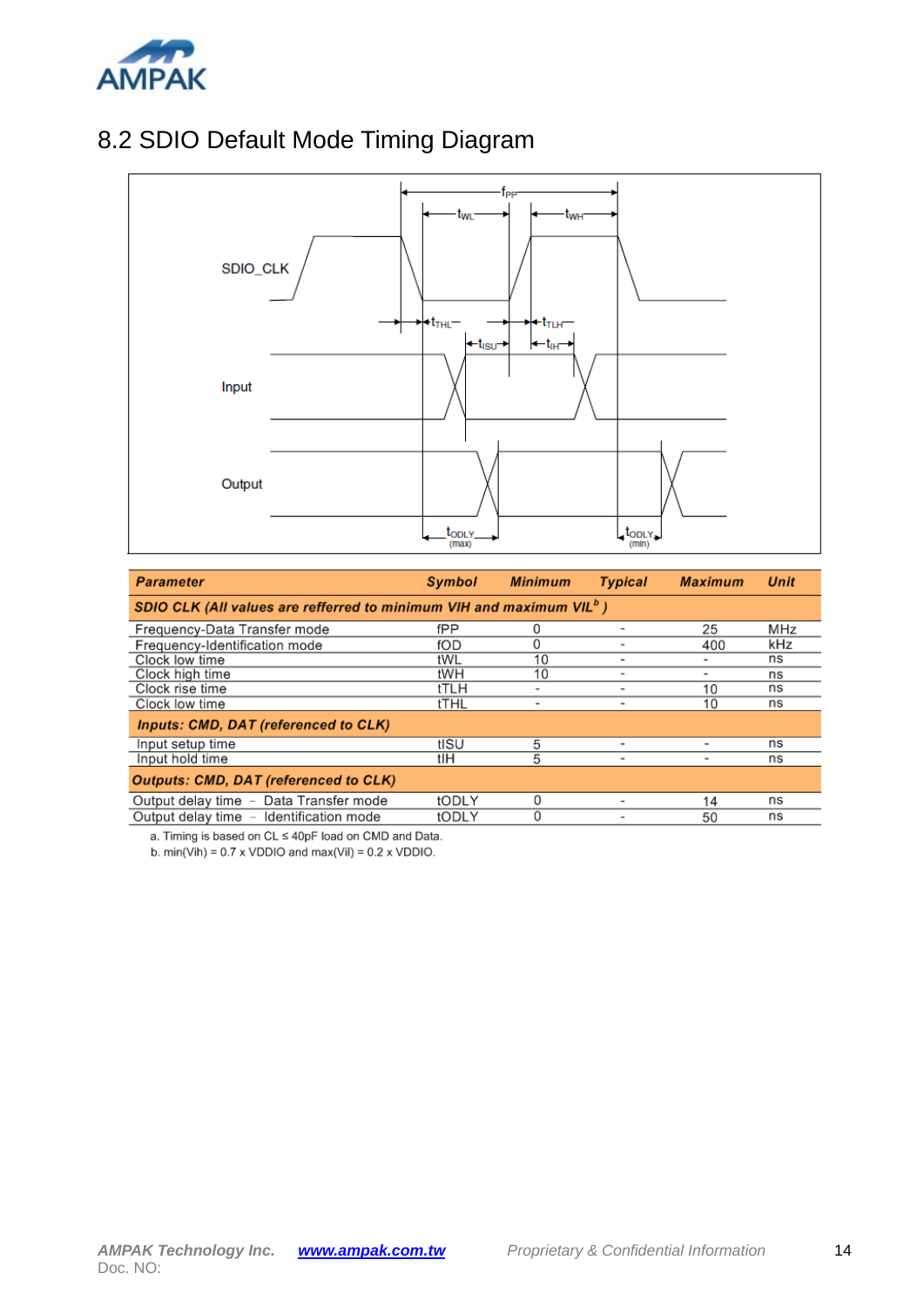

### 8.3 SDIO High Speed Mode Timing Diagram



| <b>Parameter</b>                                                                 | Symbol | <b>Minimum</b> | <b>Typical</b> | <b>Maximum</b>               | <b>Unit</b> |
|----------------------------------------------------------------------------------|--------|----------------|----------------|------------------------------|-------------|
| SDIO CLK (All values are refferred to minimum VIH and maximum VIL <sup>o</sup> ) |        |                |                |                              |             |
| Frequency-Data Transfer mode                                                     | fPP    | 0              |                | 50                           | MHz         |
| Frequency-Identification mode                                                    | fOD    | 0              |                | 400                          | kHz         |
| Clock low time                                                                   | tWL    |                | ۰              |                              | ns          |
| Clock high time                                                                  | tWH    |                | ٠              | $\qquad \qquad \blacksquare$ | ns          |
| Clock rise time                                                                  | tTLH   |                | ۰              | 3                            | ns          |
| Clock low time                                                                   | tTHL   | $\,$           | ۰              | 3                            | ns          |
| Inputs: CMD, DAT (referenced to CLK)                                             |        |                |                |                              |             |
| Input setup time                                                                 | tISU   | 6              | ۰              | ۰                            | ns          |
| Input hold time                                                                  | tlH    | 2              | ۰              | ۰                            | ns          |
| <b>Outputs: CMD, DAT (referenced to CLK)</b>                                     |        |                |                |                              |             |
| Output delay time - Data Transfer mode                                           | tODLY  |                |                | 14                           | ns          |
| Output hold time                                                                 | tOH    | 2.5            |                | ٠                            | ns          |
| Total system capacitance (each line)                                             | СL     | ٠              |                | 40                           | рF          |

a. Timing is based on CL ≤ 40pF load on CMD and Data.

b.  $min(Vih) = 0.7 \times VDDIO$  and  $max(Vil) = 0.2 \times VDDIO$ .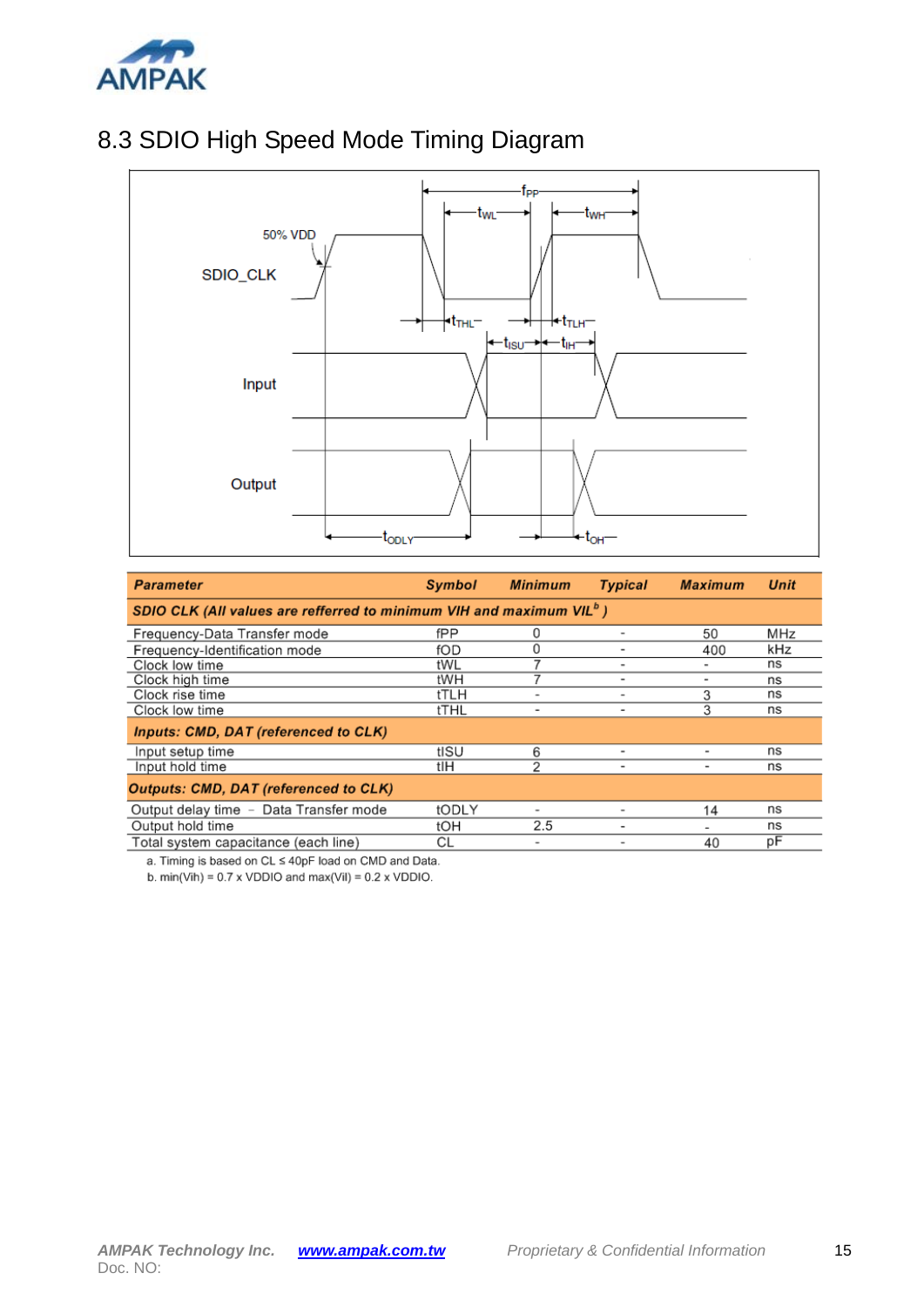

## 9. Recommended Reflow Profile

Referred to IPC/JEDEC standard. Peak Temperature : <250°C Number of Times :  $\leq$  times

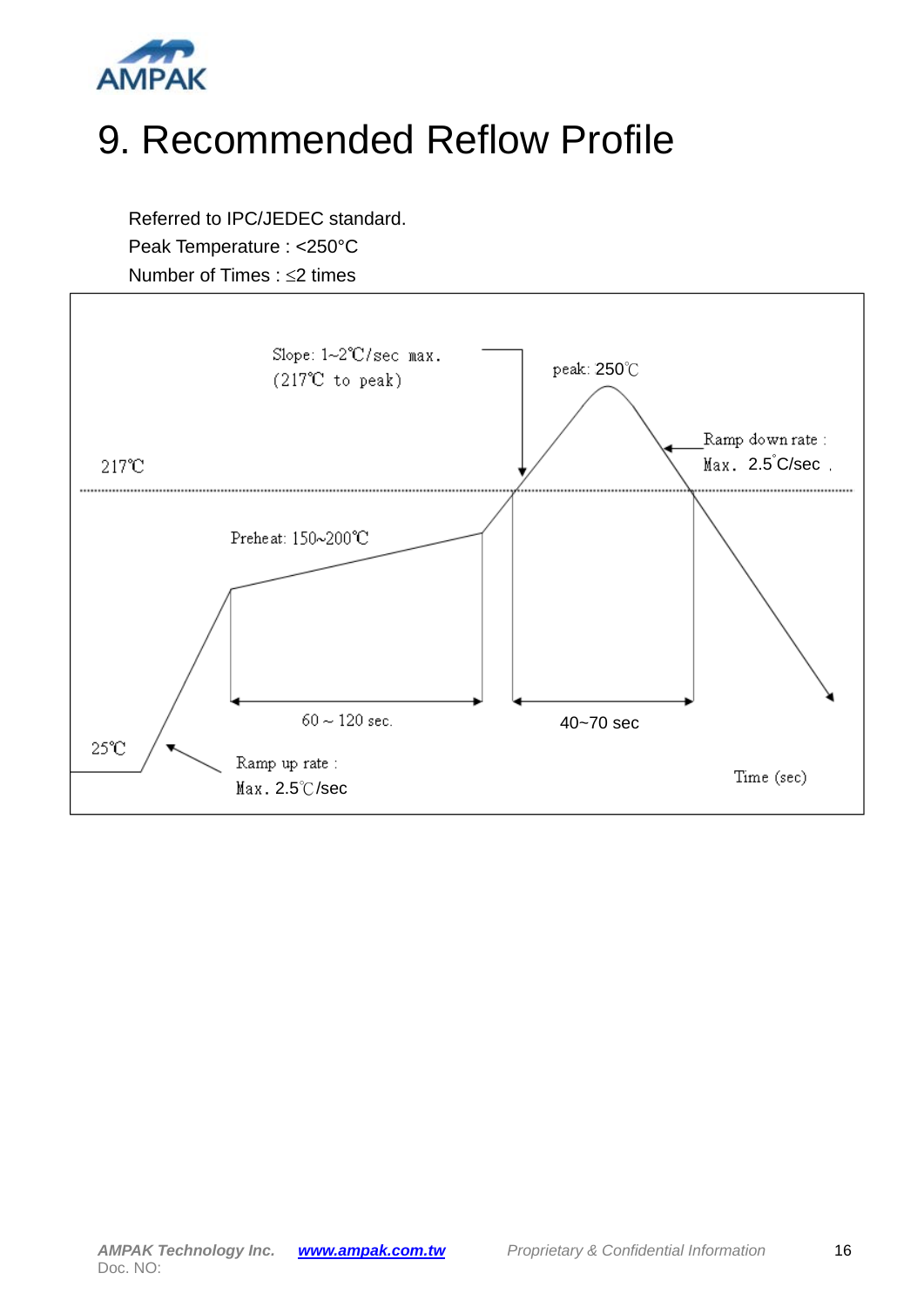

# 10. Packing Information

#### 10.1 Label



#### Label  $B \rightarrow MSL$  caution / Storage Condition





| PKG S/N:  | WAREH 2013100001                              |
|-----------|-----------------------------------------------|
| Model:    | XXXXXXXX(HF)                                  |
| P/N:      | TII III IIII IIII IIII<br>99P-W01-0042R       |
| Qty:      | 1500                                          |
| Date Code | 1205                                          |
| Lot Code: | I II II II II II II II II II II II<br>T0C102B |



| AMPAK Technology                   |                                                 |  |  |  |
|------------------------------------|-------------------------------------------------|--|--|--|
| Model Name: <b>IIIIIIIIIIIIIII</b> |                                                 |  |  |  |
|                                    | XXXXXXX(HF)<br>Part No : <b>INNININININININ</b> |  |  |  |
| Quantity : :                       | 99P-W01-0042R<br><b>BEBRIELENI</b>              |  |  |  |
|                                    | ex<br>7500<br>Lot D/C : HHIHHHHHHH              |  |  |  |
| Manufacture: <b>HISSISSI</b> II    | 1205                                            |  |  |  |
|                                    | 2012/02/22                                      |  |  |  |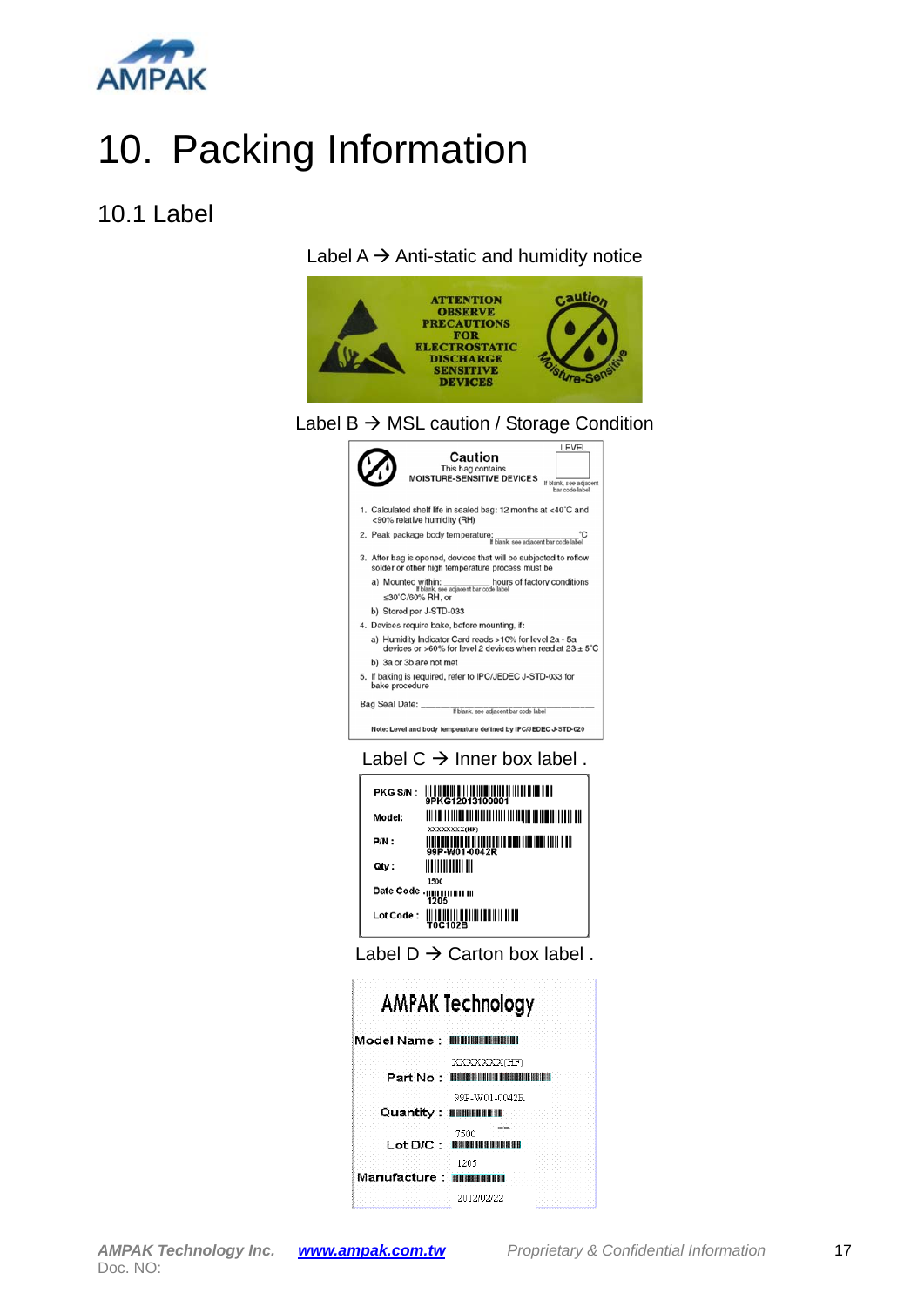

### 10.2 Dimension



- 1. 10 sprocket hole pitch cumulative tolerance  $\pm 0.20$ .
- 2. Carrier camber is within 1 mm in 250 mm.
- 3. Material : Black Conductive Polystyrene Alloy.
- 4. All dimensions meet EIA-481-D requirements.
- 5. Thickness: 0.30±0.05mm.
- 6. Packing length per 22" reel: 98.5 Meters.(1:3)
- 7. Component load per 13" reel: 1500 pcs.

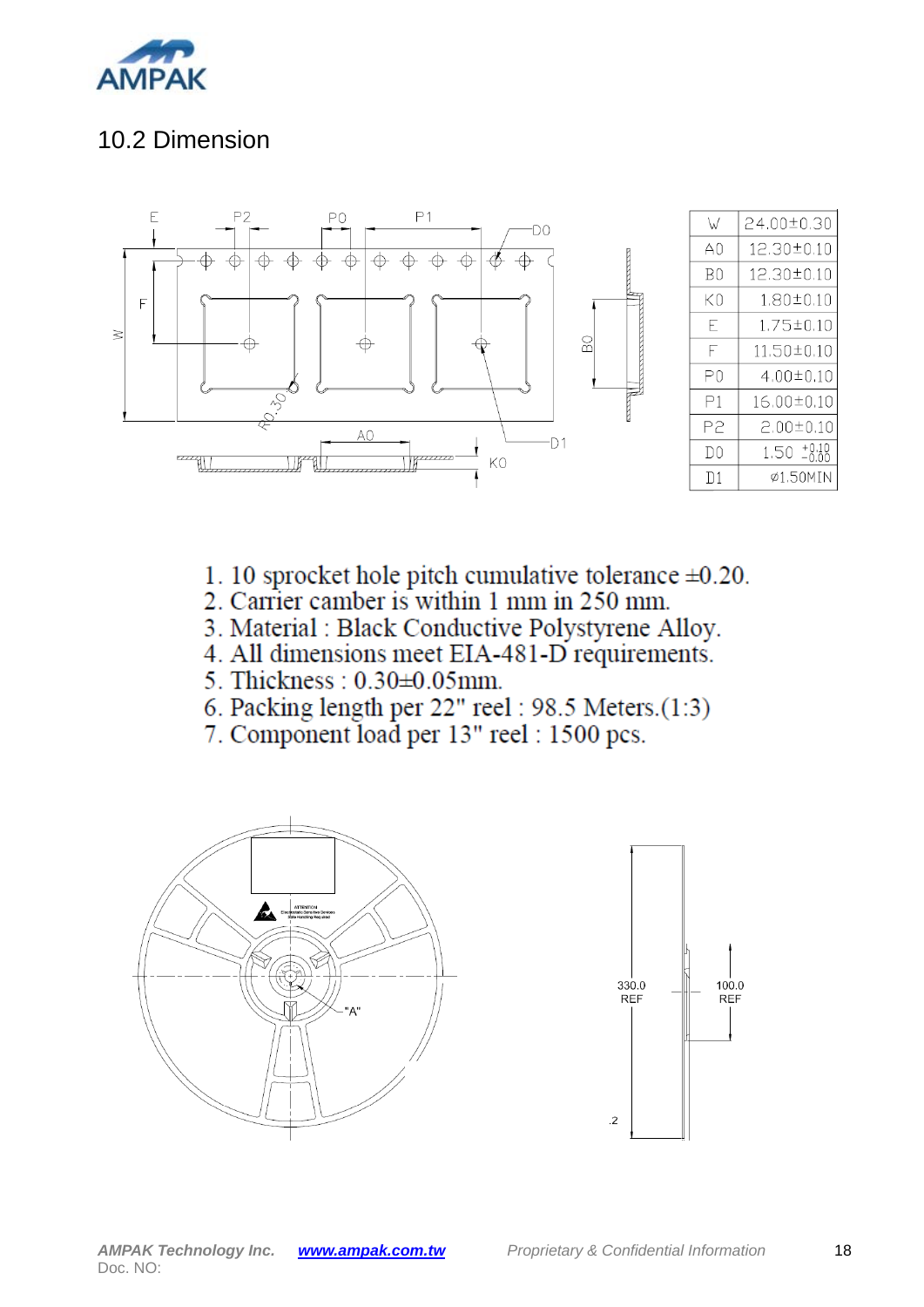